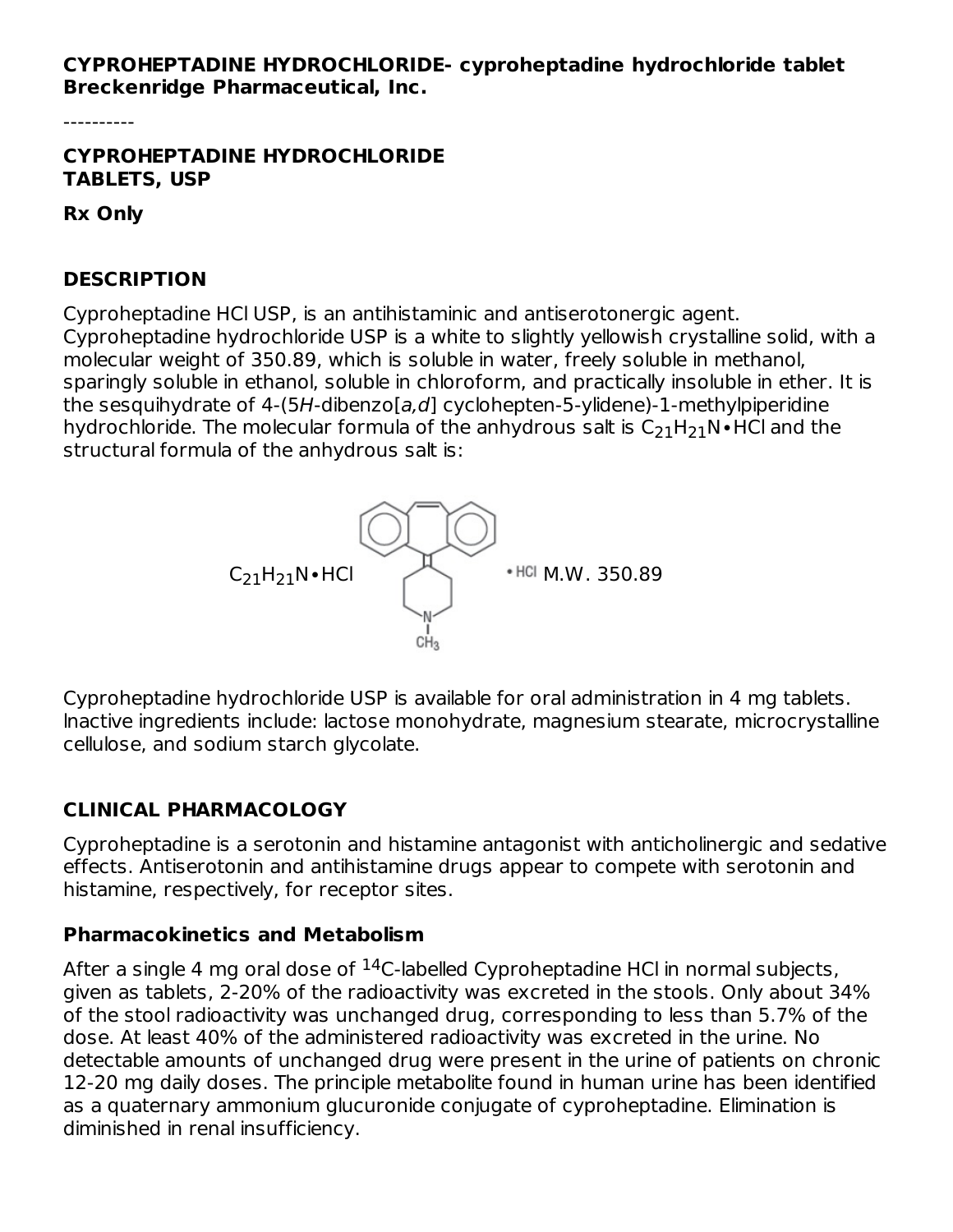#### **INDICATIONS AND USAGE**

Perennial and seasonal allergic rhinitis Vasomotor rhinitis Allergic conjunctivitis due to inhalant allergens and foods Mild, uncomplicated allergic skin manifestations of urticaria and angioedema Amelioration of allergic reactions to blood or plasma Cold urticaria Dermatographism

As therapy for anaphylactic reactions *adjunctive* to epinephrine and other standard measures after the acute manifestations have been controlled.

# **CONTRAINDICATIONS**

#### **Newborn or Premature Infants**

This drug should **not** be used in newborn or premature infants.

#### **Nursing Mothers**

Because of the higher risk of antihistamines for infants generally and for newborns and prematures in particular, antihistamine therapy is contraindicated in nursing mothers.

#### **Other Conditions**

Hypersensitivity to cyproheptadine and other drugs of similar chemical structure. Monoamine oxidase inhibitor therapy (see **Drug Interactions**.)

Angle-closure glaucoma Stenosing peptic ulcer Symptomatic prostatic hypertrophy Bladder neck obstruction Pyloroduodenal obstruction Elderly, debilitated patients

#### **WARNINGS**

#### **Pediatric Patients**

Overdosage of antihistamines, particularly in infants and young children, may produce hallucinations, central nervous system depression, convulsions, respiratory and cardiac arrest, and death. Antihistamines may diminish mental alertness; conversely, particularly, in the young child, they may occasionally produce excitation.

#### **CNS Depressants**

Antihistamines may have additive effects with alcohol and other CNS depressants, e.g., hypnotics, sedatives, tranquilizers, antianxiety agents.

#### **Activities Requiring Mental Alertness**

Patients should be warned about engaging in activities requiring mental alertness and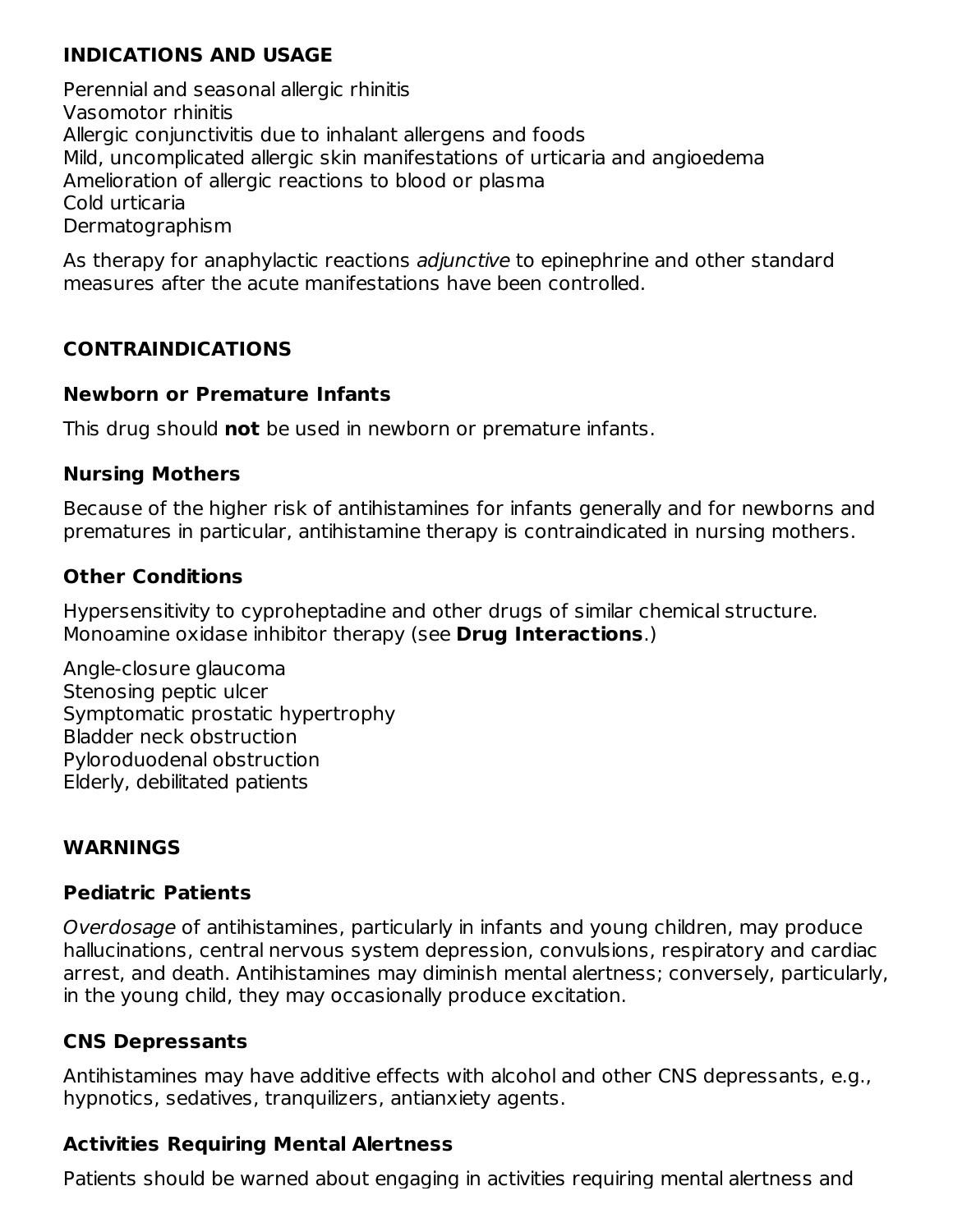Patients should be warned about engaging in activities requiring mental alertness and motor coordination, such as driving a car or operating machinery. Antihistamines are more likely to cause dizziness, sedation, and hypotension in elderly patients. (see **PRECAUTIONS, Geriatric Use**).

## **PRECAUTIONS**

#### **General**

Cyproheptadine has an atropine-like action and, therefore, should be used with caution in patients with:

History of bronchial asthma Increased intraocular pressure Hyperthyroidism Cardiovascular disease Hypertension

## **Information for Patients**

Antihistamines may diminish mental alertness; conversely, particularly, in the young child, they may occasionally produce excitation. Patients should be warned about engaging in activities requiring mental alertness and motor coordination, such as driving a car or operating machinery.

#### **Drug Interactions**

MAO inhibitors prolong and intensify the anticholinergic effects of antihistamines. Antihistamines may have additive effects with alcohol and other CNS depressants, e.g., hypnotics, sedatives, tranquilizers, antianxiety agents.

#### **Carcinogenesis, Mutagenesis, Impairment of Fertility**

Long-term carcinogenic studies have not been done with cyproheptadine.

Cyproheptadine had no effect on fertility in a two-litter study in rats or a two generation study in mice at about 10 times the human dose.

Cyproheptadine did not produce chromosome damage in human lymphocytes or fibroblasts *in vitro*; high doses (10<sup>-4</sup>M) were cytotoxic. Cyproheptadine did not have any mutagenic effect in the Ames microbial mutagen test; concentrations of above 500 mcg/plate inhibited bacterial growth.

# **Pregnancy**

Pregnancy Category B

Reproduction studies have been performed in rabbits, mice, and rats at oral or subcutaneous doses up to 32 times the maximum recommended human oral dose and have revealed no evidence of impaired fertility or harm to the fetus due to cyproheptadine. Cyproheptadine has been shown to be fetotoxic in rats when given by intraperitoneal injection in doses four times the maximum recommended human oral dose. Two studies in pregnant women, however, have not shown that cyproheptadine increases the risk of abnormalities when administered during the first, second and third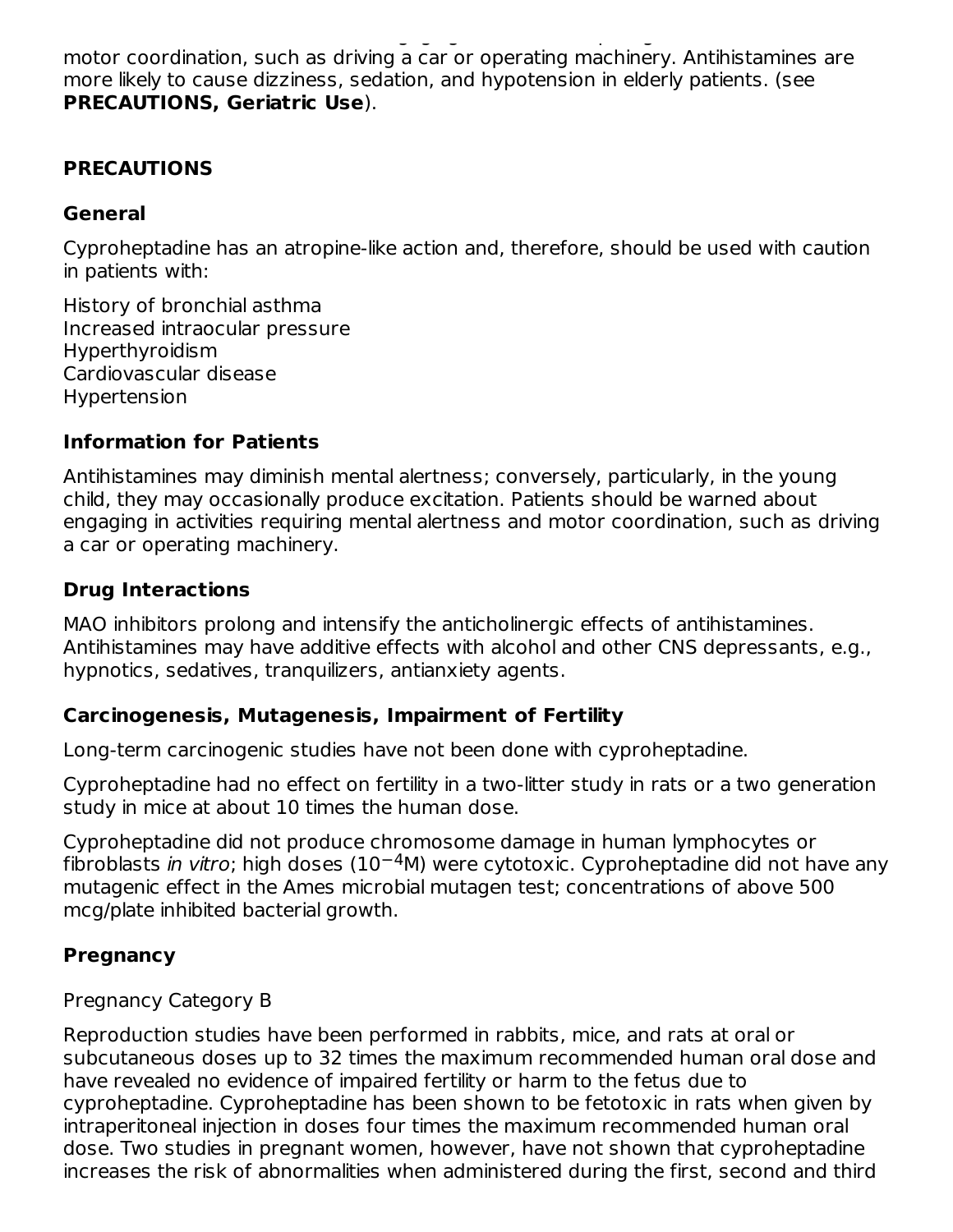trimesters of pregnancy. No teratogenic effects were observed in any of the newborns. Nevertheless, because the studies in humans cannot rule out the possibility of harm, cyproheptadine should be used during pregnancy only if clearly needed.

# **Nursing Mothers**

It is not known whether this drug is excreted in human milk. Because many drugs are excreted in human milk, and because of the potential for serious adverse reactions in nursing infants from cyproheptadine, a decision should be made whether to discontinue nursing or to discontinue the drug, taking into account the importance of the drug to the mother (see **CONTRAINDICATIONS**).

# **Pediatric Use**

Safety and effectiveness in pediatric patients below the age of two have not been established. (see **CONTRAINDICATIONS, Newborn or Premature Infants,** and **WARNINGS, Pediatric Patients**).

# **Geriatric Use**

Clinical studies of Cyproheptadine HCl tablets did not include sufficient numbers of subjects aged 65 and over to determine whether they respond differently from younger subjects. Other reported clinical experience has not identified differences in responses between elderly and younger patients. In general, dose selection for an elderly patient should be cautious, usually starting at the low end of the dosing range, reflecting the greater frequency of decreased hepatic, renal or cardiac function, and of concomitant disease or other drug therapy (see **WARNINGS, Activities Requiring Mental Alertness**).

# **ADVERSE REACTIONS**

Adverse reactions which have been reported with the use of antihistamines are as follows:

**Central Nervous System:** Sedation and sleepiness (often transient), dizziness, disturbed coordination, confusion, restlessness, excitation, nervousness, tremor, irritability, insomnia, paresthesias, neuritis, convulsions, euphoria, hallucinations, hysteria, faintness.

**Integumentary:** Allergic manifestation of rash and edema, excessive perspiration, urticaria, photosensitivity.

**Special Senses:** Acute labyrinthitis, blurred vision, diplopia, vertigo, tinnitus.

**Cardiovascular:** Hypotension, palpitation, tachycardia, extrasystoles, anaphylactic shock.

**Hematologic:** Hemolytic anemia, leukopenia, agranulocytosis, thrombocytopenia.

**Digestive System:** Cholestasis, hepatic failure, hepatitis, hepatic function abnormality, dryness of mouth, epigastric distress, anorexia, nausea, vomiting, diarrhea, constipation, jaundice.

**Genitourinary:** Urinary frequency, difficult urination, urinary retention, early menses.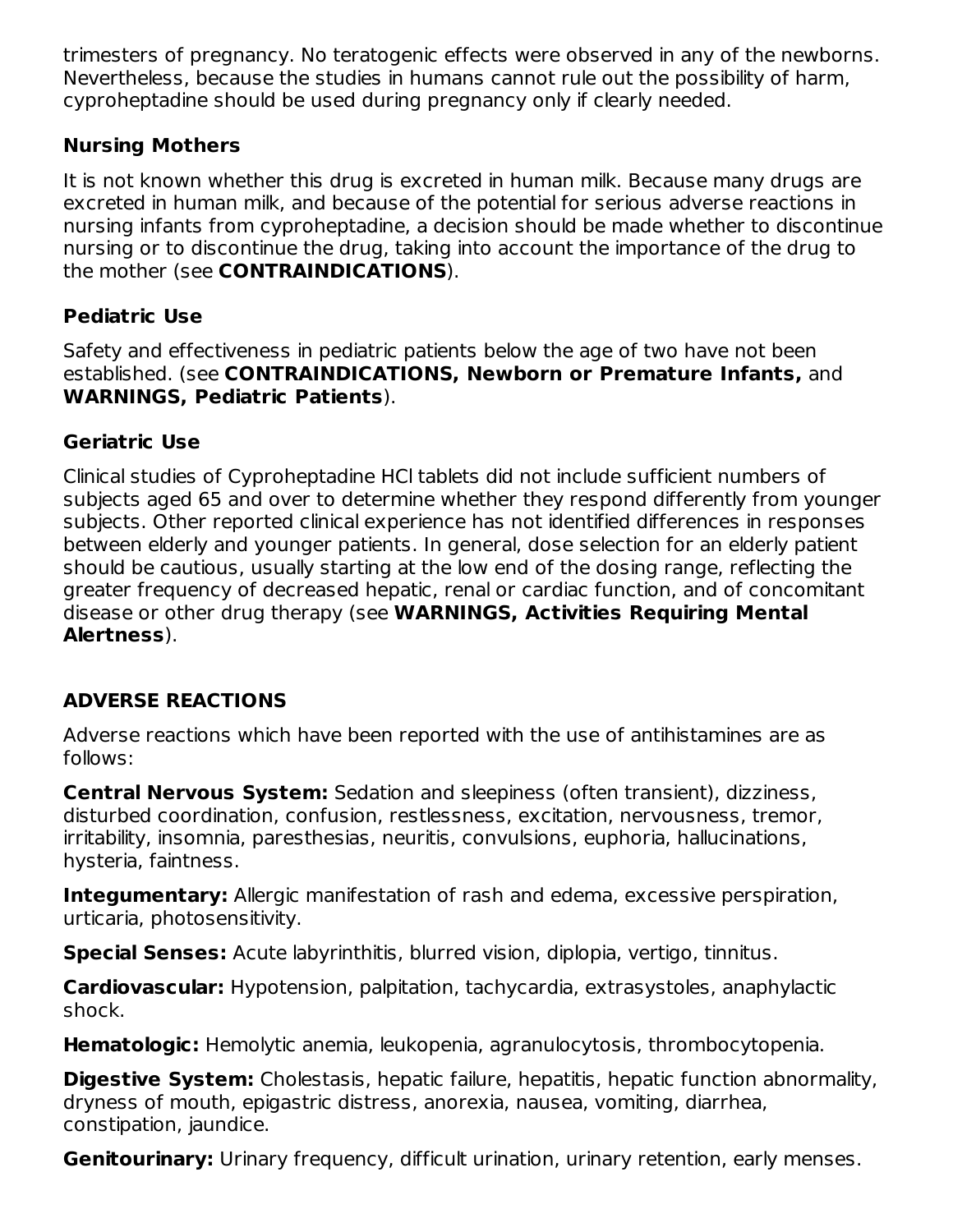**Respiratory:** Dryness of nose and throat, thickening of bronchial secretions, tightness of chest and wheezing, nasal stuffiness.

**Miscellaneous:** Fatigue, chills, headache, increased appetite/weight gain.

#### **To report SUSPECTED ADVERSE REACTIONS, contact Breckenridge Pharmaceutical, Inc. at 1-800-367-3395 or FDA at 1-800-FDA-1088 or www.fda.gov/medwatch.**

# **OVERDOSAGE**

Antihistamine overdosage reactions may vary from central nervous system depression to stimulation especially in pediatric patients. Also, atropine-like signs and symptoms (dry-mouth; fixed, dilated pupils; flushing etc.) as well as gastrointestinal symptoms may occur.

If vomiting has not occurred spontaneously, the patient should be induced to vomit with syrup of ipecac.

If patient is unable to vomit, perform gastric lavage followed by activated charcoal. lsotonic or ½ isotonic saline is the lavage of choice. Precautions against aspiration must be taken especially in infants and children.

When life threatening CNS signs and symptoms are present, intravenous physostigmine salicylate may be considered. Dosage and frequency of administration are dependent on age, clinical response and recurrence after response. (See package circulars for physostigmine products.)

Saline cathartics, as milk of magnesia, by osmosis draw water into the bowel and, therefore, are valuable, for their action in rapid dilution of bowel content.

Stimulants should not be used.

Vasopressors may be used to treat hypotension.

The oral  $\mathsf{LD}_{50}$  of Cyproheptadine is  $123$  mg/kg, and 295 mg/kg in the mouse and rat, respectively.

# **DOSAGE AND ADMINISTRATION**

DOSAGE SHOULD BE INDIVIDUALIZED ACCORDING TO THE NEEDS AND THE RESPONSE OF THE PATIENT. Each tablet contains 4 mg of cyproheptadine hydrochloride.

# **Pediatric Patients**

Age 2 to 6 years

The total daily dosage for pediatric patients may be calculated on the basis of body weight or body area using approximately 0.25 mg/kg/day or 8 mg per square meter of body surface  $(8 \text{ mg/m}^2)$ .

The usual dose is 2 mg (1/2 tablet) two or three times a day, adjusted as necessary to the size and response of the patient. The dose is not to exceed 12 mg a day.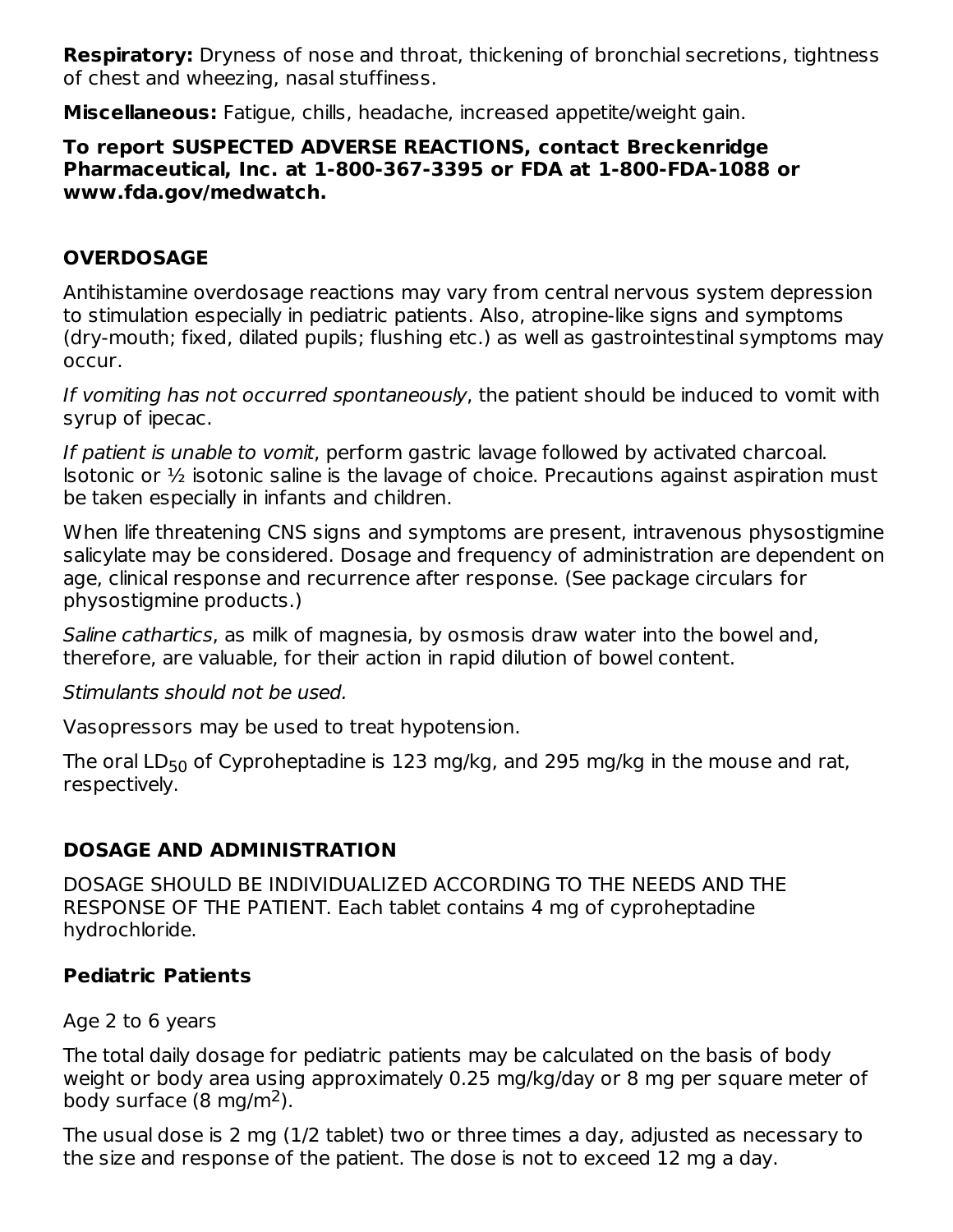Age 7 to 14 years

The usual dose is 4 mg (1 tablet) two or three times a day adjusted as necessary to the size and response of the patient. The dose is not to exceed 16 mg a day.

## **Adults**

The total daily dose for adults should not exceed 0.5 mg/kg/day. The therapeutic range is 4 to 20 mg a day, with the majority of patients requiring 12 to 16 mg a day. An occasional patient may require as much as 32 mg a day for adequate relief. It is suggested that dosage be initiated with 4 mg (1 tablet) three times a day and adjusted according to the size and response of the patient.

## **HOW SUPPLIED**

Cyproheptadine Hydrochloride Tablets USP are available as white to off white, flat-faced, bevel-edged, round shaped tablets, one side debossed with "CYP", the other side bisected, containing 4 mg of Cyproheptadine HCl packaged in bottles of 100 tablets, NDC 51991 -838-01, and 1000 tablets, NDC 51991-838-10.

**PHARMACIST:** Dispense in a well-closed container as defined in the USP. Use childresistant closure (as required).

Store at 20 $^{\circ}$  - 25 $^{\circ}$ C (68 $^{\circ}$  - 77 $^{\circ}$ F) excursions permitted to 15 $^{\circ}$  - 30 $^{\circ}$ C (59 $^{\circ}$  - 86 $^{\circ}$ F) [see USP Controlled Room Temperature].

Call your doctor for medical advice about side effects. You may report side effects to FDA at 1-800-FDA-1088.

Manufactured by: Stason Pharmaceuticals, Inc. Irvine, CA 92618

Distributed by: Breckenridge Pharmaceutical, Inc. Berlin, CT 06037

I332 Rev. 05/2020 363-P

# **PRINCIPAL DISPLAY PANEL - 4 mg Tablet Bottle Label**

NDC 51991-838-01

Cyproheptadine HCl Tablets, USP

4 mg

Rx Only 100 Tablets

breckenridge A Towa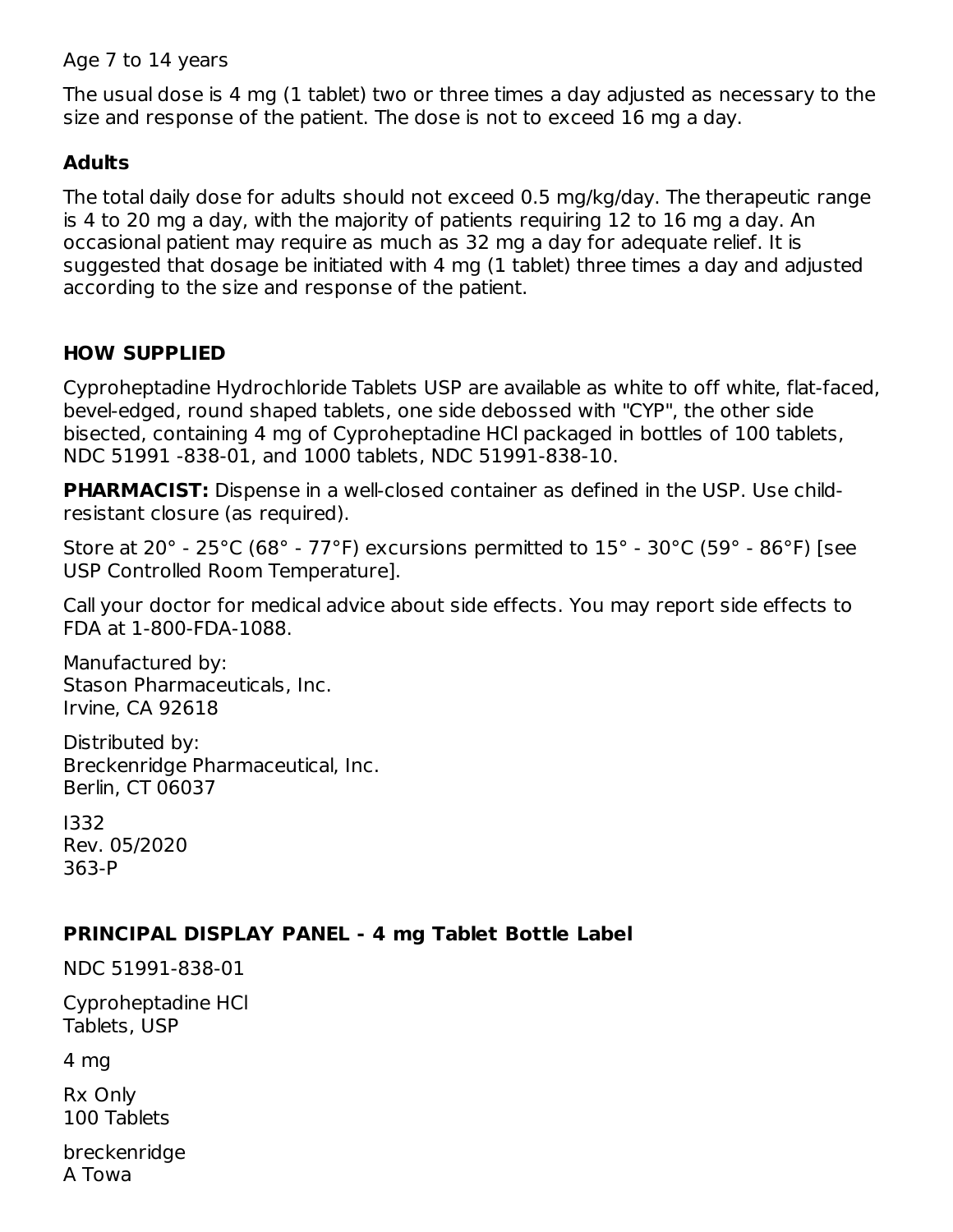# Company



| <b>CYPROHEPTADINE HYDROCHLORIDE</b><br>cyproheptadine hydrochloride tablet            |                        |                                |                           |                                               |                 |                 |
|---------------------------------------------------------------------------------------|------------------------|--------------------------------|---------------------------|-----------------------------------------------|-----------------|-----------------|
|                                                                                       |                        |                                |                           |                                               |                 |                 |
| <b>Product Information</b>                                                            |                        |                                |                           |                                               |                 |                 |
| <b>Product Type</b>                                                                   |                        | <b>HUMAN PRESCRIPTION DRUG</b> | <b>Item Code (Source)</b> |                                               | NDC:51991-838   |                 |
| <b>Route of Administration</b>                                                        | ORAL                   |                                |                           |                                               |                 |                 |
|                                                                                       |                        |                                |                           |                                               |                 |                 |
| <b>Active Ingredient/Active Moiety</b>                                                |                        |                                |                           |                                               |                 |                 |
|                                                                                       | <b>Ingredient Name</b> |                                |                           | <b>Basis of Strength</b>                      |                 | <b>Strength</b> |
| CYPROHEPTADINE HYDROCHLORIDE (UNII: NJ82J0F8QC)<br>(CYPROHEPTADINE - UNII:2YHB6175DO) |                        |                                |                           | <b>CYPROHEPTADINE</b><br><b>HYDROCHLORIDE</b> |                 | 4 mg            |
|                                                                                       |                        |                                |                           |                                               |                 |                 |
| <b>Inactive Ingredients</b>                                                           |                        |                                |                           |                                               |                 |                 |
| <b>Ingredient Name</b>                                                                |                        |                                |                           |                                               | <b>Strength</b> |                 |
| microcrystalline cellulose (UNII: OP1R32D61U)                                         |                        |                                |                           |                                               |                 |                 |
| lactose monohydrate (UNII: EWQ57Q8I5X)                                                |                        |                                |                           |                                               |                 |                 |
| magnesium stearate (UNII: 70097M6I30)                                                 |                        |                                |                           |                                               |                 |                 |
| SODIUM STARCH GLYCOLATE TYPE A POTATO (UNII: 5856J3G2A2)                              |                        |                                |                           |                                               |                 |                 |
|                                                                                       |                        |                                |                           |                                               |                 |                 |
| <b>Product Characteristics</b>                                                        |                        |                                |                           |                                               |                 |                 |
| Color                                                                                 | <b>WHITE</b>           | <b>Score</b>                   |                           |                                               | 2 pieces        |                 |
| <b>Shape</b>                                                                          | <b>ROUND</b>           | <b>Size</b>                    |                           | 7mm                                           |                 |                 |
| <b>Flavor</b>                                                                         |                        | <b>Imprint Code</b>            |                           | <b>CYP</b>                                    |                 |                 |
| <b>Contains</b>                                                                       |                        |                                |                           |                                               |                 |                 |
|                                                                                       |                        |                                |                           |                                               |                 |                 |
|                                                                                       |                        |                                |                           |                                               |                 |                 |